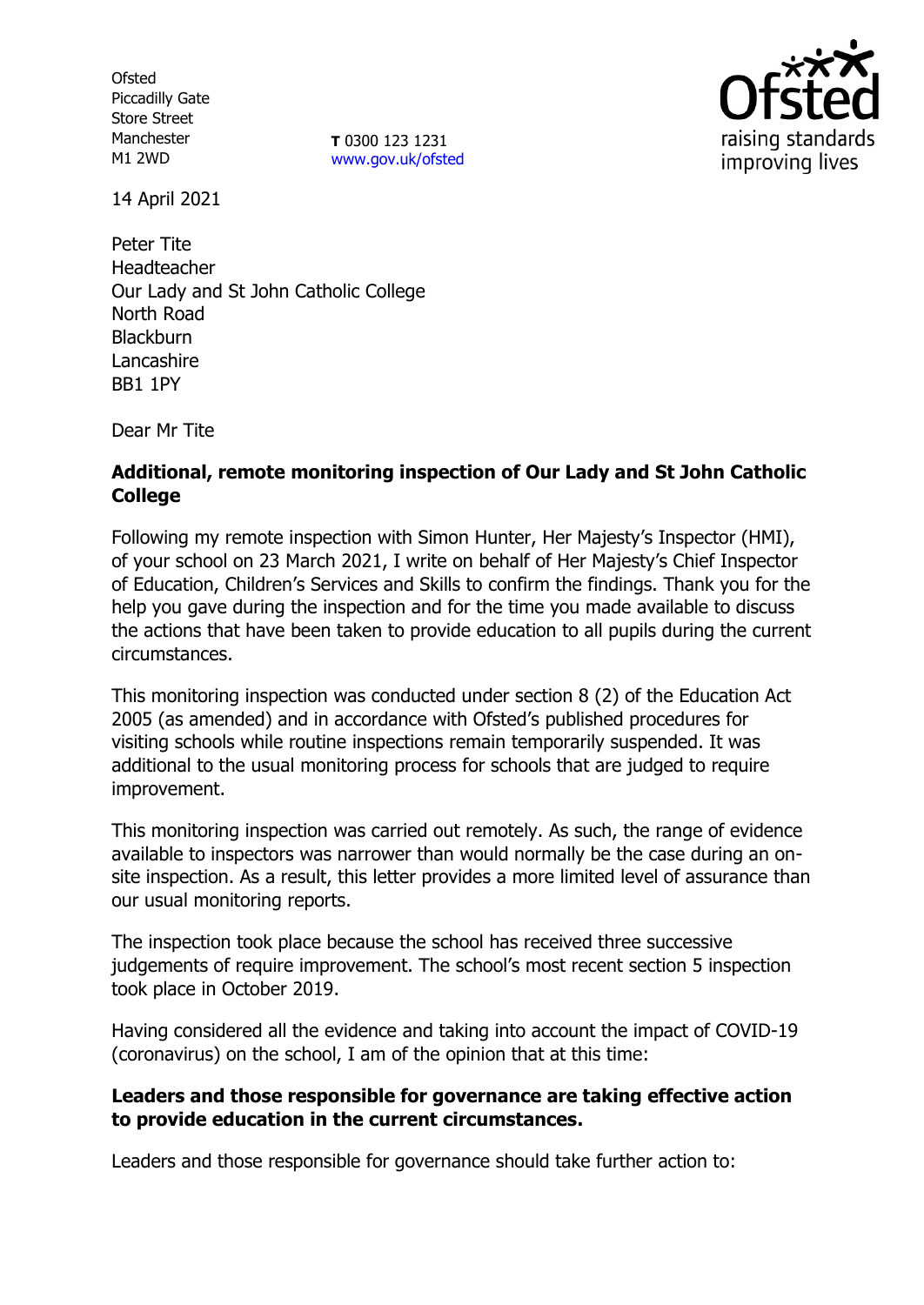

■ ensure that all curriculum plans outline clearly what pupils should know and remember as they move through the school.

## **Context**

- Since the previous monitoring inspection, 12 teachers have left the school and 12 teachers have joined the school. Governors have appointed a new special educational needs coordinator (SENCo) and new subject leaders for history and languages have taken up post.
- Approximately nine out of ten pupils were educated at home in the spring term before the school reopened to all pupils. Nearly two fifths of vulnerable pupils and approximately one third of pupils with an education, health and care plan were educated on site during that time.
- At the time of this inspection, almost all pupils were attending on site. A small proportion of pupils from different year groups were self-isolating and learning from home.

## **Main findings**

- You are providing all pupils with an appropriate education whether they are in school or learning at home. You have made sure that the content of the school's usual curriculum continues to be delivered to all pupils. You and other leaders are re-establishing expectations of pupils to help them to settle back into school. Staff are supporting pupils' mental health and well-being, alongside the delivery of the curriculum.
- You developed teachers' confidence and competence in delivering remote education. Leaders work with families to make sure that pupils have the necessary equipment to learn from home. You made sensible adjustments to curriculum plans to ensure that pupils could continue to learn during the pandemic. For example, in art, a topic about 'sculptures' has focused on resources that can be found at home.
- Prior to March 2020, subject leaders were focused on reviewing and developing the curriculum. You acted to ensure that pupils in key stage 3 benefit from a broad curriculum for as long as possible. Since March 2020, subject leaders have continued to develop their curriculum plans, despite the disruption caused by the pandemic. As a result of this work, some subject curriculum plans, such as mathematics, clearly outline the knowledge that pupils must learn and when they should learn it. However, there is more to do to ensure that curriculums in other subjects are as well planned.
- Now that most pupils have returned to school, teachers have spent time finding out what pupils have remembered or have forgotten of their previous learning. Teachers are using this information to adapt the curriculum so that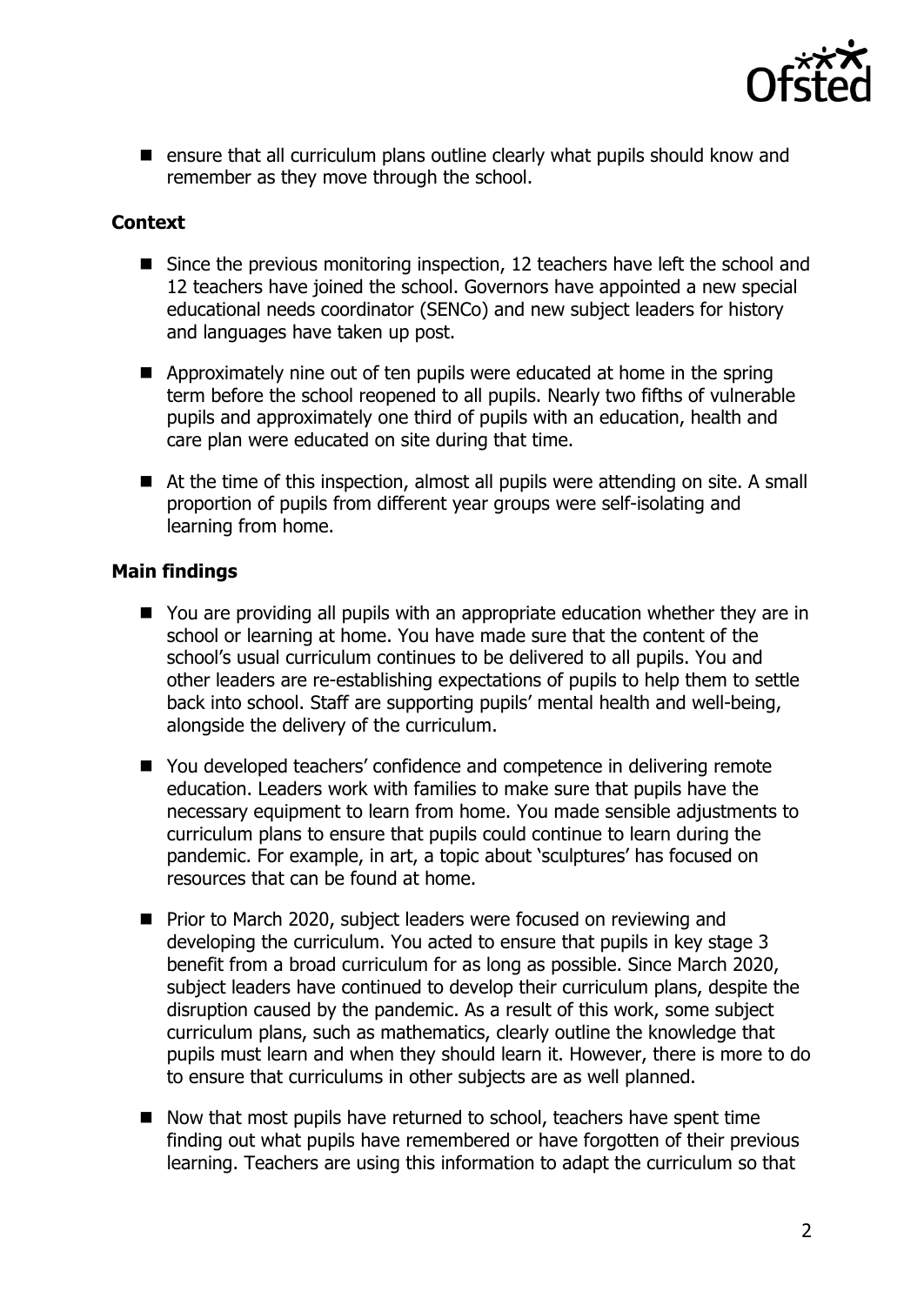

pupils can cover missed learning or revisit key subject content. For example, teachers' checks showed that in mathematics pupils were struggling with fractions. Teachers now spend extra time recapping this aspect of mathematics to help pupils regain their earlier proficiency in this topic.

- You recognise the importance of ensuring that all pupils are successful readers. Your checks have found that some younger pupils are not reading as well as you would expect for this time of the year. Staff are supporting the weakest readers in school to develop their phonic knowledge and grasp of complex subject-specific vocabulary. You encourage pupils to read while learning at school and from home.
- Pupils in Year 11 continue to follow their usual curriculum. Subject leaders have prioritised the practical content of subjects, such as physical education and science, to help pupils catch up with some of the practical work that they have missed. Pupils in Year 11 value the careers guidance and virtual work placements that you provide. They feel well prepared for the next stage in their education, employment or training.
- The SENCo ensures that staff have accurate information about the needs of pupils with special educational needs and/or disabilities (SEND). Teachers make appropriate adjustments to resources for these pupils so that they can continue to learn at home. The SENCo works closely with other professionals, such as educational psychologists, so that pupils with SEND get the help that they need. You are continuing to improve the provision for pupils with SEND.
- Pastoral staff held regular conversations with vulnerable pupils during the period when the school was only open to some pupils due to COVID-19 restrictions. This helped these pupils to stay positive about the future. Now that most vulnerable pupils have returned to school, you are ensuring that they continue to receive extra help, such as regular mentoring sessions.
- Governors are well informed about the strengths and areas for development in the school. This is because they receive helpful information from you and other leaders. Governors ask appropriate questions about changes to the key stage 3 curriculum. They also took a keen interest in the remote education offer. They have supported you and the staff well during these challenging times.
- You and other leaders have benefited from effective support and challenge from the diocese, local authority and two teaching school alliances. This has had a positive impact in helping most subject leaders to improve their subject knowledge and curriculum planning.